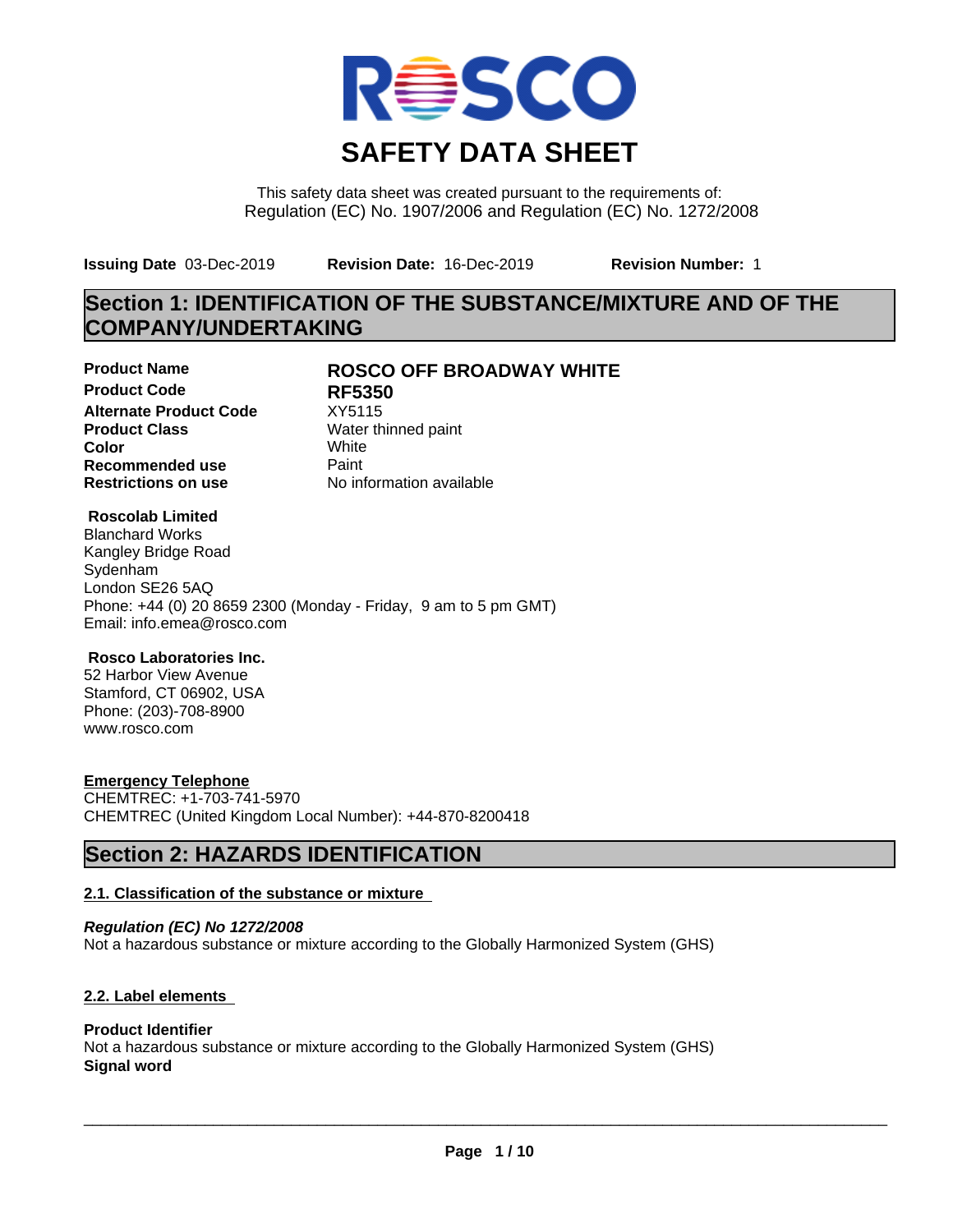#### None

EUH210 - Safety data sheet available on request

### **2.3. Other hazards**

**General Hazards** No information available

# **Section 3: COMPOSITION/INFORMATION ON INGREDIENTS**

#### **3.1 Substances**

Not applicable

# **3.2 Mixtures**

| <b>Chemical name</b>                                           | <b>EINECS/ELINCS No.</b> | <b>CAS No.</b> | Weight-%      | <b>Classification</b><br>according to<br><b>Regulation (EC) No.</b><br>1272/2008 [CLP] | <b>REACH registration</b><br>number |
|----------------------------------------------------------------|--------------------------|----------------|---------------|----------------------------------------------------------------------------------------|-------------------------------------|
| Limestone                                                      | 215-279-6                | 1317-65-3      | $>=10 - 15$   |                                                                                        | Not available                       |
| Titanium dioxide                                               | 236-675-5                | 13463-67-7     | $>= 5 - 10$   |                                                                                        | l01-2119489379-17-01l<br>68         |
| Propylene glycol                                               | 200-338-0                | $57 - 55 - 6$  | $>=1 - 5$     | Not available                                                                          | 01-2119456809-23-02<br>24           |
| Distillates, petroleum,<br>solvent-refined heavy<br>paraffinic | 265-090-8                | 64741-88-4     | $>=0.1 - 0.3$ | Repr. 2 (H361)<br>STOT RE 1 (H372)<br>Asp. Tox 1 (H304)                                | Not available                       |

*Full text of H- and EUH-phrases: see section 16*

# **Section 4: FIRST AID MEASURES**

# **4.1. Description of first aid measures**

# **Description of first aid measures**

| <b>General Advice</b> | No hazards which require special first aid measures.                                                     |
|-----------------------|----------------------------------------------------------------------------------------------------------|
| <b>Eye Contact</b>    | Rinse thoroughly with plenty of water for at least 15<br>minutes and consult a physician.                |
| <b>Skin Contact</b>   | Wash off immediately with soap and plenty of water while<br>removing all contaminated clothes and shoes. |
| <b>Inhalation</b>     | Move to fresh air. If symptoms persist, call a physician.                                                |
| Ingestion             | Clean mouth with water and afterwards drink plenty of<br>water. Consult a physician if necessary.        |

#### **4.2. Most important symptoms and effects, both acute and delayed**

**Most Important Symptoms/Effects** None known.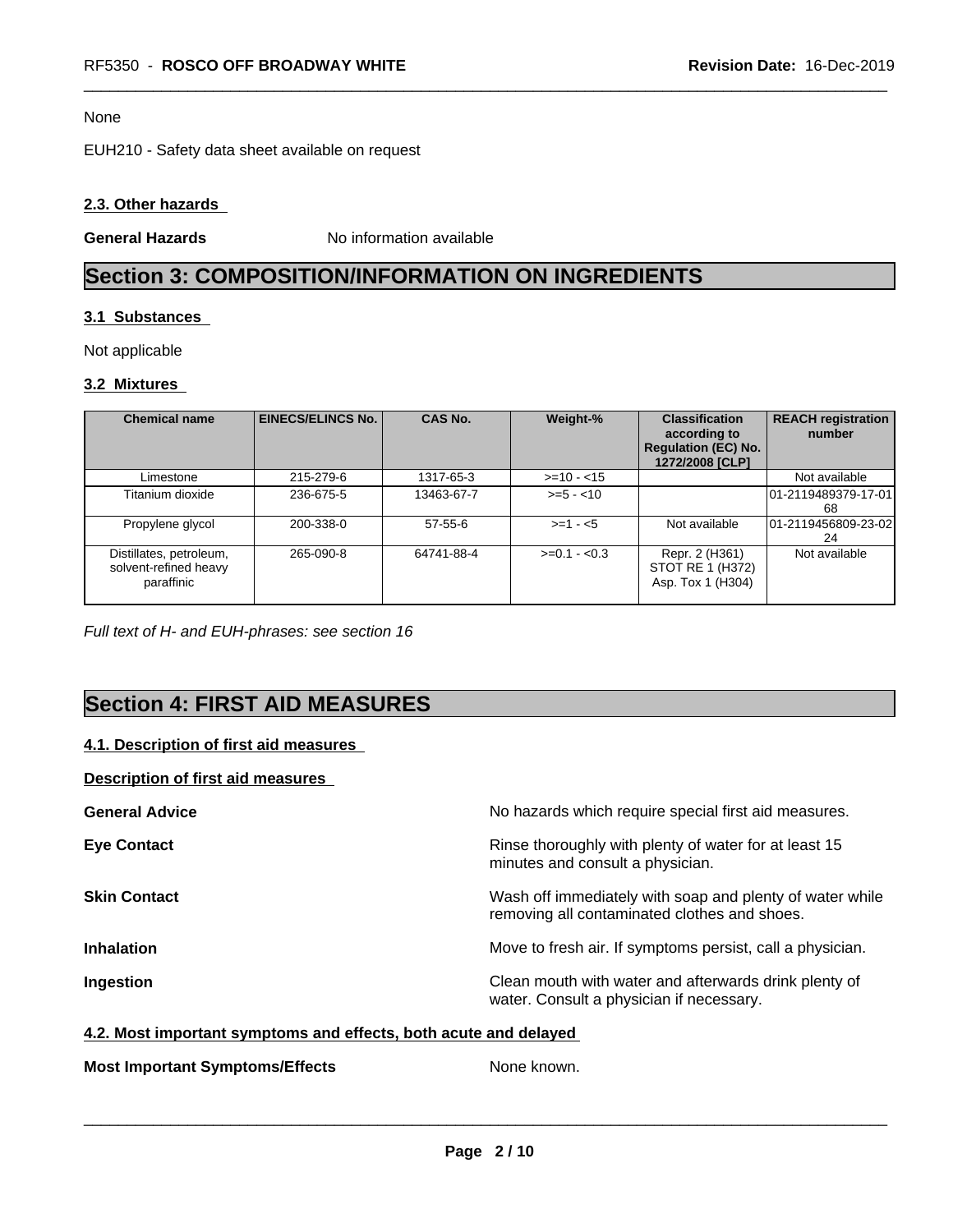### **4.3. Indication of any immediate medical attention and special treatment needed**

**Notes To Physician Treat symptomatically.** Treat symptomatically.

| <b>Section 5: FIRE FIGHTING MEASURES</b>                                                                     |                                                                                                            |
|--------------------------------------------------------------------------------------------------------------|------------------------------------------------------------------------------------------------------------|
| 5.1. Extinguishing media                                                                                     |                                                                                                            |
| <b>Suitable Extinguishing Media</b>                                                                          | Use extinguishing measures that are appropriate to local<br>circumstances and the surrounding environment. |
| <b>Unsuitable Extinguishing Media</b>                                                                        | No information available.                                                                                  |
| 5.2. Special hazards arising from the substance or mixture                                                   |                                                                                                            |
| <b>Specific Hazards Arising From The Chemical</b>                                                            | Closed containers may rupture if exposed to fire or<br>extreme heat.                                       |
| Sensitivity to static discharge                                                                              | No                                                                                                         |
| Sensitivity to mechanical impact                                                                             | No                                                                                                         |
| 5.3. Advice for firefighters                                                                                 |                                                                                                            |
| Protective equipment and precautions for firefighters Wear self-contained breathing apparatus and protective | suit.                                                                                                      |
| <b>Section 6: ACCIDENTAL RELEASE MEASURES</b>                                                                |                                                                                                            |
| 6.1. Personal precautions, protective equipment and emergency procedures                                     |                                                                                                            |
| <b>Personal Precautions</b>                                                                                  | Avoid contact with skin, eyes and clothing. Ensure<br>adequate ventilation.                                |
| <b>Other Information</b>                                                                                     | Observe all relevant local and international regulations.                                                  |
| <b>6.2. Environmental precautions</b>                                                                        |                                                                                                            |
| <b>Environmental precautions</b>                                                                             | Prevent spreading of vapors through sewers, ventilation<br>systems and confined areas.                     |
| 6.3. Methods and material for containment and cleaning up                                                    |                                                                                                            |
| <b>Methods for Containment</b>                                                                               | Absorb with inert material and place in suitable container<br>for disposal.                                |
| <b>Methods for Cleaning Up</b>                                                                               | Clean contaminated surface thoroughly.                                                                     |
| 6.4. Reference to other sections                                                                             |                                                                                                            |
| <b>Other information</b>                                                                                     | See Section 12 for additional information.                                                                 |
|                                                                                                              |                                                                                                            |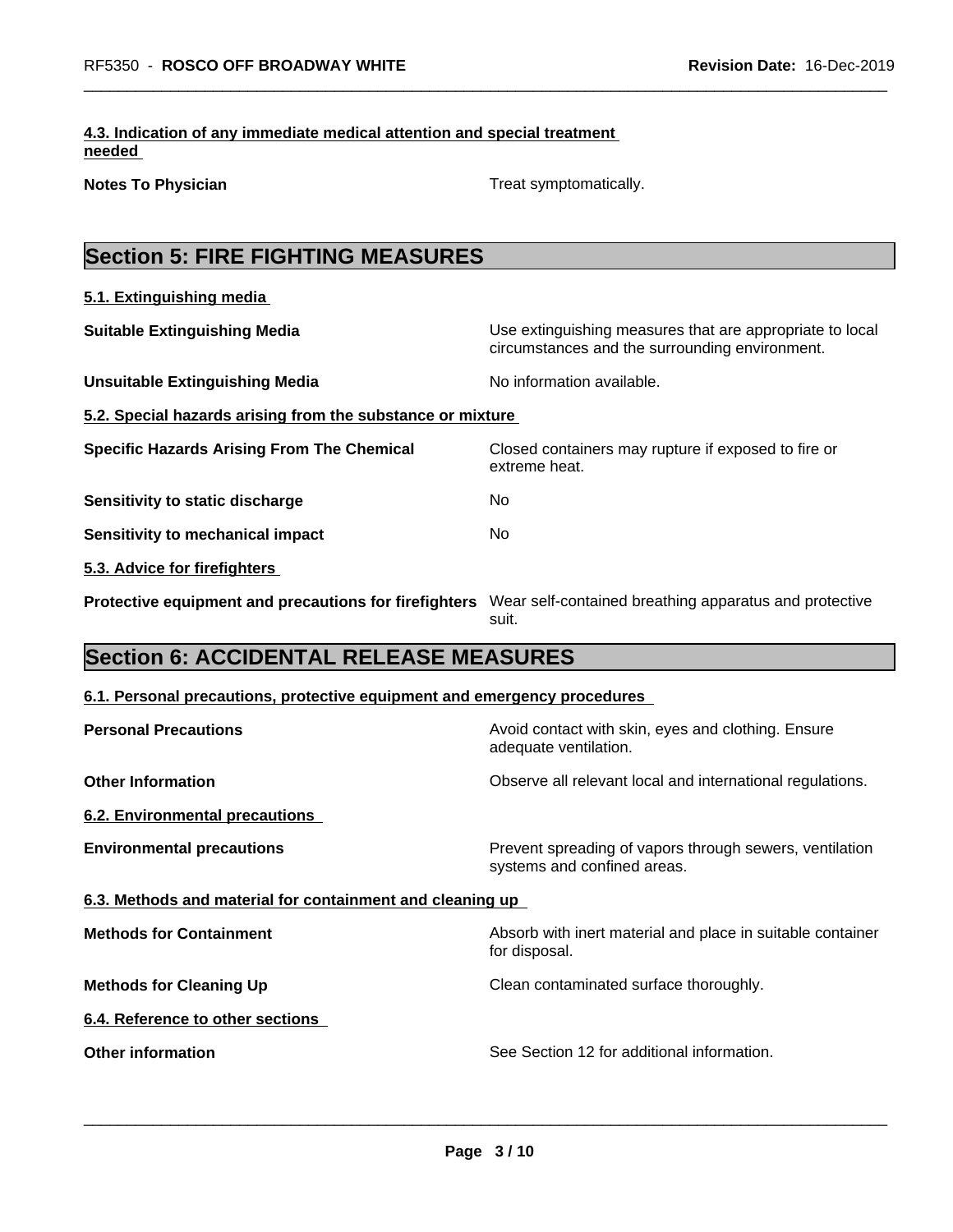# **Section 7: HANDLING AND STORAGE**

### **7.1. Precautions for safe handling**

**Handling Handling Avoid contact with skin, eyes and clothing. Avoid breathing** 

**Hygiene Measures** Mash thoroughly after handling.

label / literature for specific instructions.

**7.2. Conditions for safe storage, including any incompatibilities**

**Storage Keep container tightly closed. Keep out of the reach of Keep** container tightly closed. Keep out of the reach of children.

vapors, spray mists or sanding dust. In case of insufficient

ventilation, wear suitable respiratory equipment.

### **7.3. Specific end use(s)**

**Specific Uses Architectural coating. Apply as directed. Refer to product Specific Uses** 

# **Risk Management Methods (RMM)** Not Applicable.

# **Section 8: EXPOSURE CONTROLS/PERSONAL PROTECTION**

# **8.1. Control parameters**

| <b>Chemical name</b> | <b>European Union</b>   | <b>Belgium</b>            | <b>Bulgaria</b>             |                           |                          | <b>Cyprus</b>             | <b>France</b>             | <b>Ireland</b>               |
|----------------------|-------------------------|---------------------------|-----------------------------|---------------------------|--------------------------|---------------------------|---------------------------|------------------------------|
| Limestone            |                         | TWA: $10 \text{ mg/m}^3$  | TWA: 1.0 fiber/cm3          |                           |                          |                           |                           | TWA: 10 mg/m <sup>3</sup>    |
| 1317-65-3            |                         |                           | TWA: $10 \text{ mg/m}^3$    |                           |                          |                           |                           | TWA: $4 \text{ mg/m}^3$      |
|                      |                         |                           |                             |                           |                          |                           |                           | STEL: 30 mg/m <sup>3</sup>   |
|                      |                         |                           |                             |                           |                          |                           |                           | STEL: 12 mg/m <sup>3</sup>   |
| Titanium dioxide     |                         | TWA: 10 mg/m <sup>3</sup> | TWA: 10.0 mg/m <sup>3</sup> |                           |                          |                           | TWA: 10 mg/m <sup>3</sup> | TWA: 10 mg/m <sup>3</sup>    |
| 13463-67-7           |                         |                           | TWA: $1.0 \text{ mg/m}^3$   |                           |                          |                           |                           | TWA: $4 \text{ mg/m}^3$      |
|                      |                         |                           |                             |                           |                          |                           |                           | STEL: 30 mg/m <sup>3</sup>   |
|                      |                         |                           |                             |                           |                          |                           |                           | STEL: $12 \text{ mq/m}^3$    |
| Propylene glycol     | ÷                       | $\blacksquare$            | $\blacksquare$              |                           |                          | $\blacksquare$            | $\sim$                    | TWA: 150 ppm                 |
| $57 - 55 - 6$        |                         |                           |                             |                           |                          |                           |                           | TWA: 470 mg/m <sup>3</sup>   |
|                      |                         |                           |                             |                           |                          |                           |                           | TWA: 10 mg/m <sup>3</sup>    |
|                      |                         |                           |                             |                           |                          |                           |                           | STEL: 450 ppm                |
|                      |                         |                           |                             |                           |                          |                           |                           | STEL: 1410 mg/m <sup>3</sup> |
|                      |                         |                           |                             |                           |                          |                           |                           | STEL: 30 mg/m <sup>3</sup>   |
| <b>Chemical name</b> | Germany                 | Greece                    | <b>Hungary</b>              |                           |                          | <b>Iceland</b>            | <b>Italy</b>              | Latvia                       |
| Limestone            |                         | TWA: $10 \text{ mg/m}^3$  | TWA: $10 \text{ mg/m}^3$    |                           |                          |                           |                           |                              |
| 1317-65-3            |                         | TWA: $5 \text{ mg/m}^3$   |                             |                           |                          |                           |                           |                              |
| Titanium dioxide     | ÷.                      | TWA: 10 mg/m <sup>3</sup> | $\blacksquare$              |                           |                          | 6 mg/m <sup>3</sup> TWA   | $\sim$                    | TWA: 10 mg/m <sup>3</sup>    |
| 13463-67-7           |                         | TWA: $5 \text{ mg/m}^3$   |                             |                           |                          |                           |                           |                              |
| Propylene glycol     |                         |                           |                             |                           |                          |                           |                           | TWA: $7 \text{ mg/m}^3$      |
| $57 - 55 - 6$        |                         |                           |                             |                           |                          |                           |                           |                              |
| <b>Chemical name</b> | Lithuania               | <b>Netherlands</b>        | <b>Poland</b>               | Romania                   |                          | <b>Spain</b>              | <b>Sweden</b>             | <b>United</b>                |
|                      |                         |                           |                             |                           |                          |                           |                           | Kingdom                      |
| Limestone            |                         | $\blacksquare$            | $\sim$                      | TWA: 10 mg/m <sup>3</sup> |                          | $\blacksquare$            | $\blacksquare$            | TWA: 10 mg/m <sup>3</sup>    |
| 1317-65-3            |                         |                           |                             |                           |                          |                           |                           | TWA: $4 \text{ mg/m}^3$      |
|                      |                         |                           |                             |                           |                          |                           |                           | STEL: 30 mg/m <sup>3</sup>   |
|                      |                         |                           |                             |                           |                          |                           |                           | STEL: 12 mg/m <sup>3</sup>   |
| Titanium dioxide     | TWA: $5 \text{ mg/m}^3$ |                           | TWA: 10.0                   |                           | TWA: $10 \text{ mg/m}^3$ | TWA: 10 mg/m <sup>3</sup> | TLV: $5 \text{ mg/m}^3$   | TWA: 10 mg/m <sup>3</sup>    |
| 13463-67-7           |                         |                           | mq/m <sup>3</sup> TWA: 10   |                           |                          |                           |                           | TWA: $4 \text{ mg/m}^3$      |
|                      |                         |                           | mq/m <sup>3</sup>           |                           |                          |                           |                           | STEL: 30 mg/m <sup>3</sup>   |
|                      |                         |                           | STEL: 30 mg/m <sup>3</sup>  |                           |                          |                           |                           | STEL: 12 mg/m <sup>3</sup>   |
| Propylene glycol     | TWA: $7 \text{ mg/m}^3$ | $\sim$                    |                             | $\blacksquare$            |                          | $\blacksquare$            | $\blacksquare$            | TWA: 150 ppm                 |
| $57 - 55 - 6$        |                         |                           |                             |                           |                          |                           |                           | TWA: 474 mg/m <sup>3</sup>   |
|                      |                         |                           |                             |                           |                          |                           |                           |                              |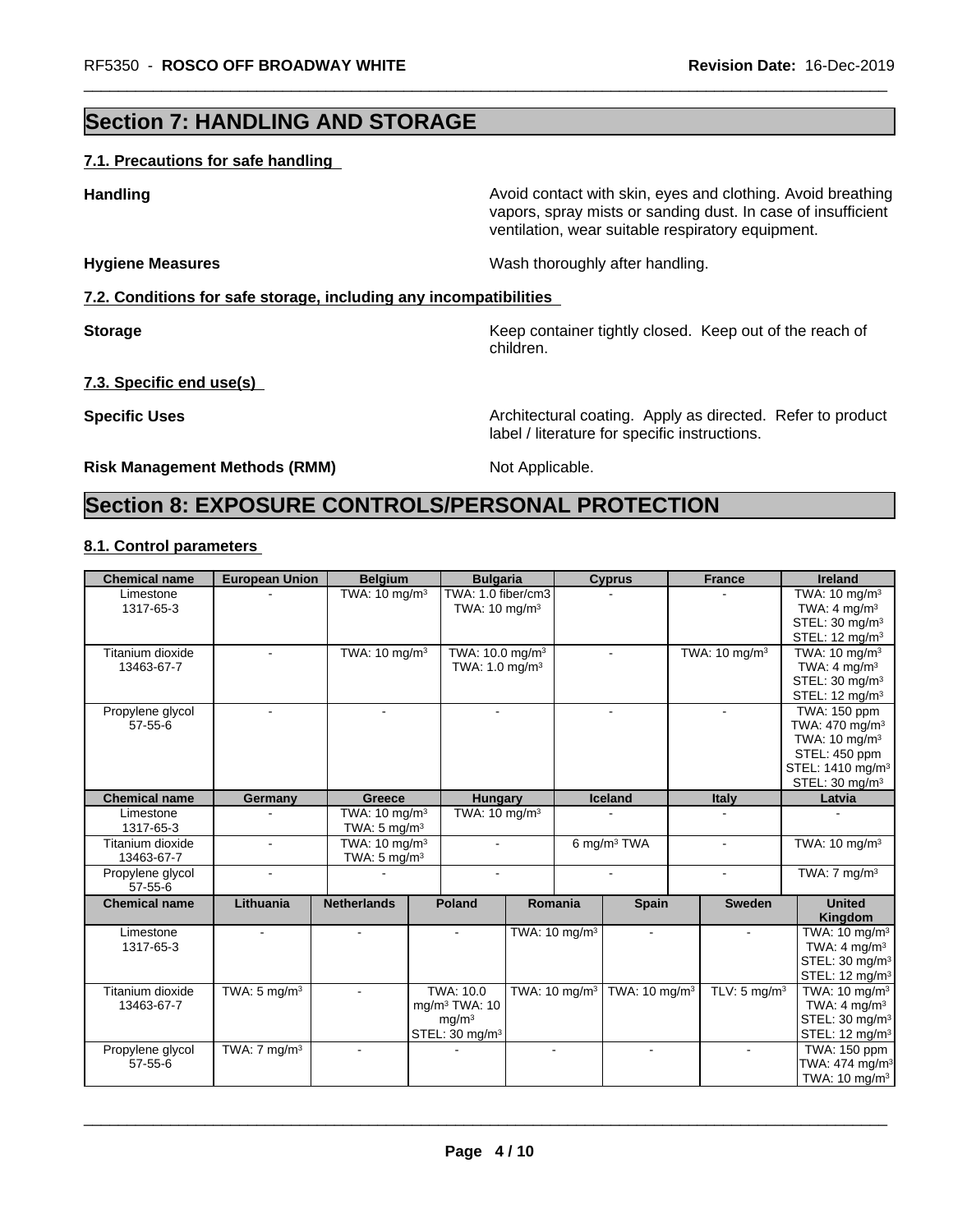| ma/m <sup>3</sup> |  |  | STEL: 450 ppm<br>STEL: 1422 |             |
|-------------------|--|--|-----------------------------|-------------|
|                   |  |  | .22<br><b>CTEL</b>          | J ma/m $^3$ |

#### **8.2. Exposure controls**

**Occupational exposure controls**

**Personal Protective Equipment**

**Engineering Measures Ensure** Ensure adequate ventilation, especially in confined areas.

**Respiratory Protection In case of insufficient ventilation wear suitable respiratory** equipment.

**Eye Protection** Safety glasses with side-shields.

**Skin Protection Skin Protection Lightweight protective clothing.** 

Hand protection **Impervious gloves**.

**Hygiene Measures Avoid contact with skin, eyes and clothing. Remove and Avoid contact with skin, eyes and clothing. Remove and Avoid contact with skin, eyes and clothing. Remove and** wash contaminated clothing before re-use. Wash thoroughly after handling.

# **Section 9: PHYSICAL AND CHEMICAL PROPERTIES**

#### **9.1. Information on basic physical and chemical properties**

**Appearance** liquid **Odor** little or no odor

**Odor Threshold** No information available

| <b>Property</b>                  | Values                   | <b>Remarks/ Method</b> |
|----------------------------------|--------------------------|------------------------|
| Density (g/L)                    | 1354 - 1402              | None known             |
| <b>Relative Density</b>          | $1.35 - 1.40$            |                        |
| рH                               | No information available | None known             |
| <b>Viscosity (cps)</b>           | No information available | None known             |
| Solubility(ies)                  | No information available | None known             |
| <b>Water solubility</b>          | No information available | None known             |
| <b>Evaporation Rate</b>          | No information available | None known             |
| Vapor pressure                   | No information available | None known             |
| Vapor density                    | No information available | None known             |
| Wt. % Solids                     | $50 - 60$                | None known             |
| Vol. % Solids                    | $30 - 40$                | None known             |
| Wt. % Volatiles                  | $40 - 50$                | None known             |
| Vol. % Volatiles                 | $60 - 70$                | None known             |
| <b>Boiling Point (°C)</b>        | 100                      | None known             |
| <b>Freezing Point (°C)</b>       | 0                        | None known             |
| <b>Melting Point (°C)</b>        | No information available | None known             |
| <b>Pour Point</b>                | No information available | None known             |
| Flash Point (°C)                 | Not applicable           | None known             |
| Flammability (solid, gas)        | No information available | None known             |
| <b>Upper flammability limit:</b> | No information available | None known             |
| Lower flammability limit:        | No information available | None known             |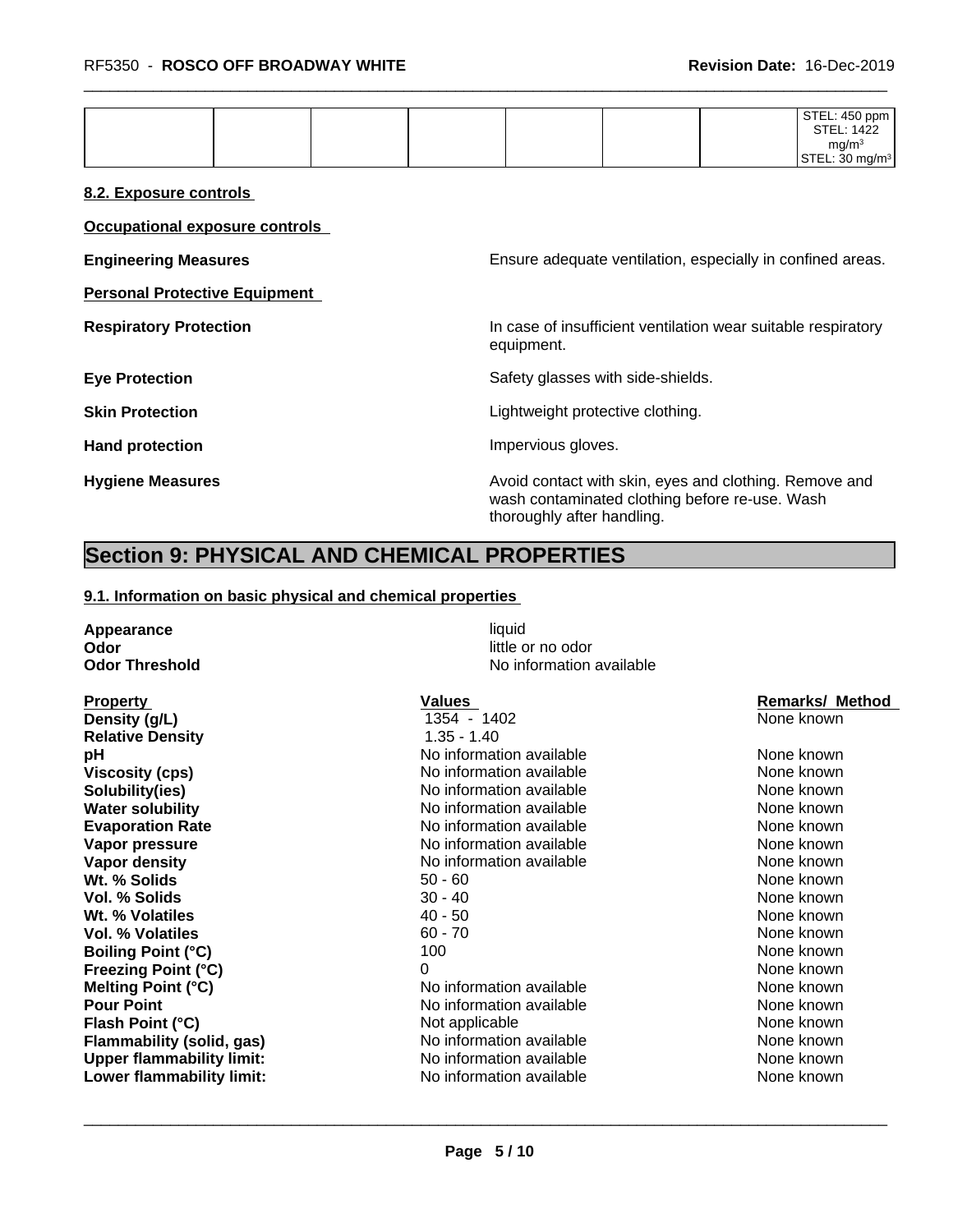**Autoignition Temperature (°C)** No information available None known **Decomposition Temperature (°C)** No information available None known **Partition coefficient**<br> **Explosive properties**<br>
No information available<br>
None known<br>
None known **Oxidizing Properties** No information available

No information available<br>
No information available<br>
None known<br>
None known

# **Section 10: STABILITY AND REACTIVITY**

| 10.1. Reactivity<br><b>Reactivity</b>     | Not Applicable.                          |
|-------------------------------------------|------------------------------------------|
| 10.2. Chemical stability                  |                                          |
| <b>Chemical Stability</b>                 | Stable under normal conditions.          |
| 10.3. Possibility of hazardous reactions  |                                          |
| <b>Possibility of hazardous reactions</b> | None under normal conditions of use.     |
| <b>10.4. Conditions to avoid</b>          |                                          |
| <b>Conditions to avoid</b>                | Prevent from freezing.                   |
| 10.5. Incompatible materials              |                                          |
| <b>Incompatible Materials</b>             | No materials to be especially mentioned. |
| 10.6. Hazardous decomposition products    |                                          |
| <b>Hazardous Decomposition Products</b>   | None under normal conditions of use.     |

# **Section 11: TOXICOLOGICAL INFORMATION**

# **11.1. Information on toxicological effects**

#### **Product Information**

| <b>Inhalation</b>   | There is no data available for this product. |
|---------------------|----------------------------------------------|
| Eye contact         | There is no data available for this product. |
| <b>Skin contact</b> | There is no data available for this product. |
| <b>Ingestion</b>    | There is no data available for this product. |
|                     |                                              |

#### **Acute Toxicity**

#### **Component Information**

| <b>Chemical name</b>           | Oral LD50            | <b>Dermal LD50</b>      | <b>Inhalation LC50</b> |
|--------------------------------|----------------------|-------------------------|------------------------|
| Titanium dioxide<br>13463-67-7 | (Rat)<br>10000 mg/kg |                         |                        |
| Propylene alvcol               | Rat,<br>= 20 a/ka    | Rabbit<br>= 20800 mg/kg |                        |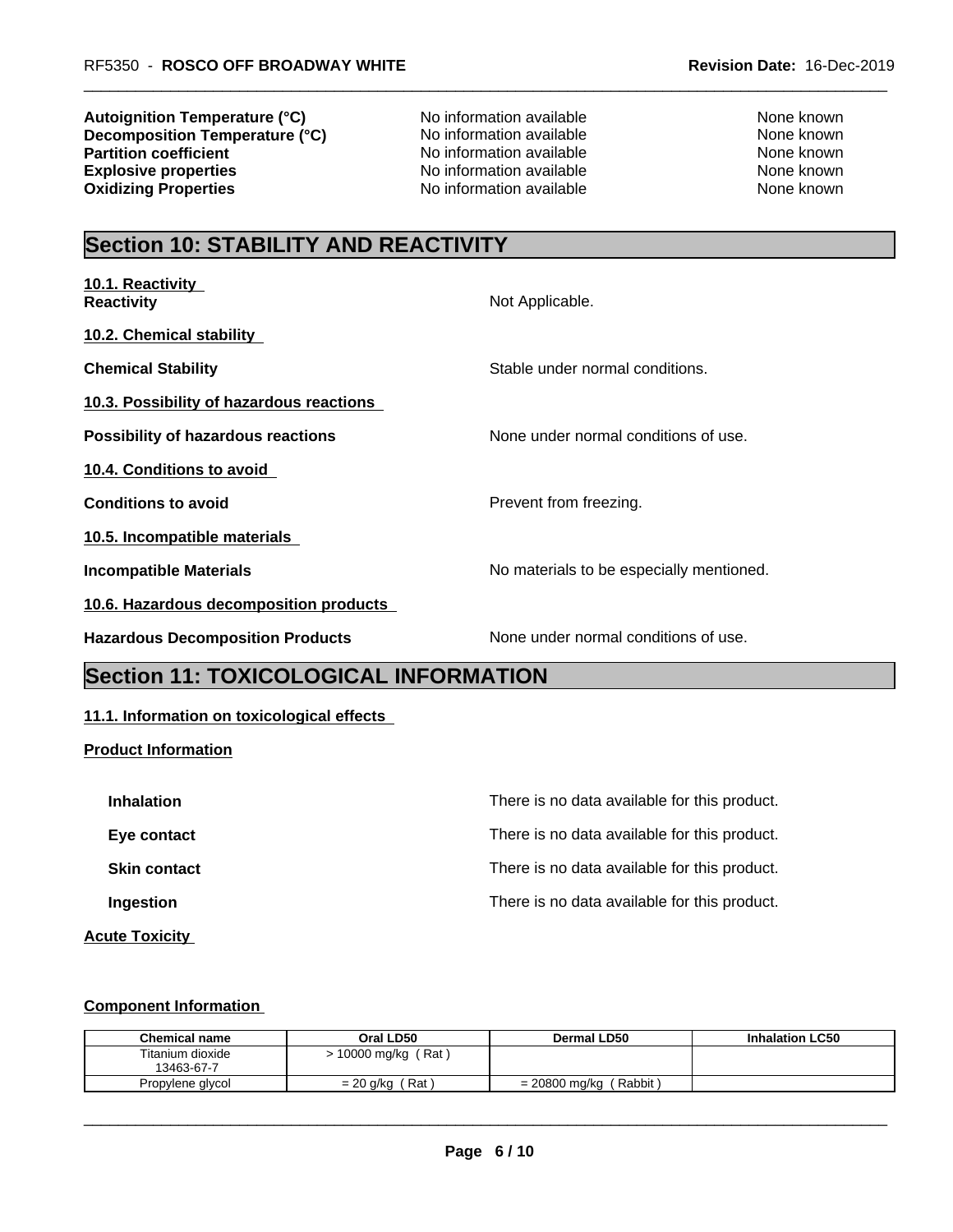| $57 - 55 - 6$                                                             |                      |                       |                         |
|---------------------------------------------------------------------------|----------------------|-----------------------|-------------------------|
| Distillates, petroleum,<br>solvent-refined heavy paraffinic<br>64741-88-4 | $>$ 5000 mg/kg (Rat) | > 2000 mg/kg (Rabbit) | $= 2.18$ mg/L (Rat) 4 h |

| <b>Skin corrosion/irritation</b> | No information available.     |
|----------------------------------|-------------------------------|
| Eye damage/irritation            | No information available.     |
| <b>Sensitization</b>             | No sensitizing effects known. |
| <b>Mutagenic Effects</b>         | No information available.     |

#### **Carcinogenic effects**

The table below indicates whether each agency has listed any ingredient as a carcinogen.

| Chemical<br>name            | uropean Union<br>–uro•∶ | <b>IARC</b>                                   |
|-----------------------------|-------------------------|-----------------------------------------------|
| Titanium dioxide            |                         | ∼<br><b>Human</b><br>. Carcinogen<br>Possible |
| $\sim$ $\sim$<br>13463-67-7 |                         |                                               |

• Although IARC has classified titanium dioxide as possibly carcinogenic to humans (2B), their summary concludes: "No significant exposure to titanium dioxide is thought to occur during the use of products in which titanium dioxide is bound to other materials, such as paint."

#### **Legend**

IARC - International Agency for Research on Cancer

| <b>Reproductive Effects</b>     | No information available. |
|---------------------------------|---------------------------|
| <b>Developmental Effects</b>    | No information available. |
| <b>STOT - single exposure</b>   | No information available. |
| <b>STOT - repeated exposure</b> | No information available. |
| <b>Neurological Effects</b>     | No information available. |
| <b>Target organ effects</b>     | No information available. |
| <b>Symptoms</b>                 | No information available. |
| <b>Aspiration Hazard</b>        | No information available. |

# **Section 12: ECOLOGICAL INFORMATION**

# **12.1. Toxicity**

The environmental impact of this product has not been fully investigated

| <b>Chemical name</b> | Algae/aguatic plants | Fish                           | Crustacea                  |
|----------------------|----------------------|--------------------------------|----------------------------|
| Propylene glycol     |                      | LC50 41 - 47 mL/L Oncorhynchus | $EC50 > 1000$ mg/L (48 h)  |
| 57-55-6              |                      | mykiss (96 h)                  | $EC50 > 10000$ mg/L (24 h) |
|                      |                      | $LC50 = 710$ mg/L Pimephales   |                            |
|                      |                      | promelas (96 h)                |                            |
|                      |                      | LC50 = 51600 mg/L Oncorhynchus |                            |
|                      |                      | mykiss (96 h)                  |                            |
|                      |                      | $LC50 = 51400$ mg/L Pimephales |                            |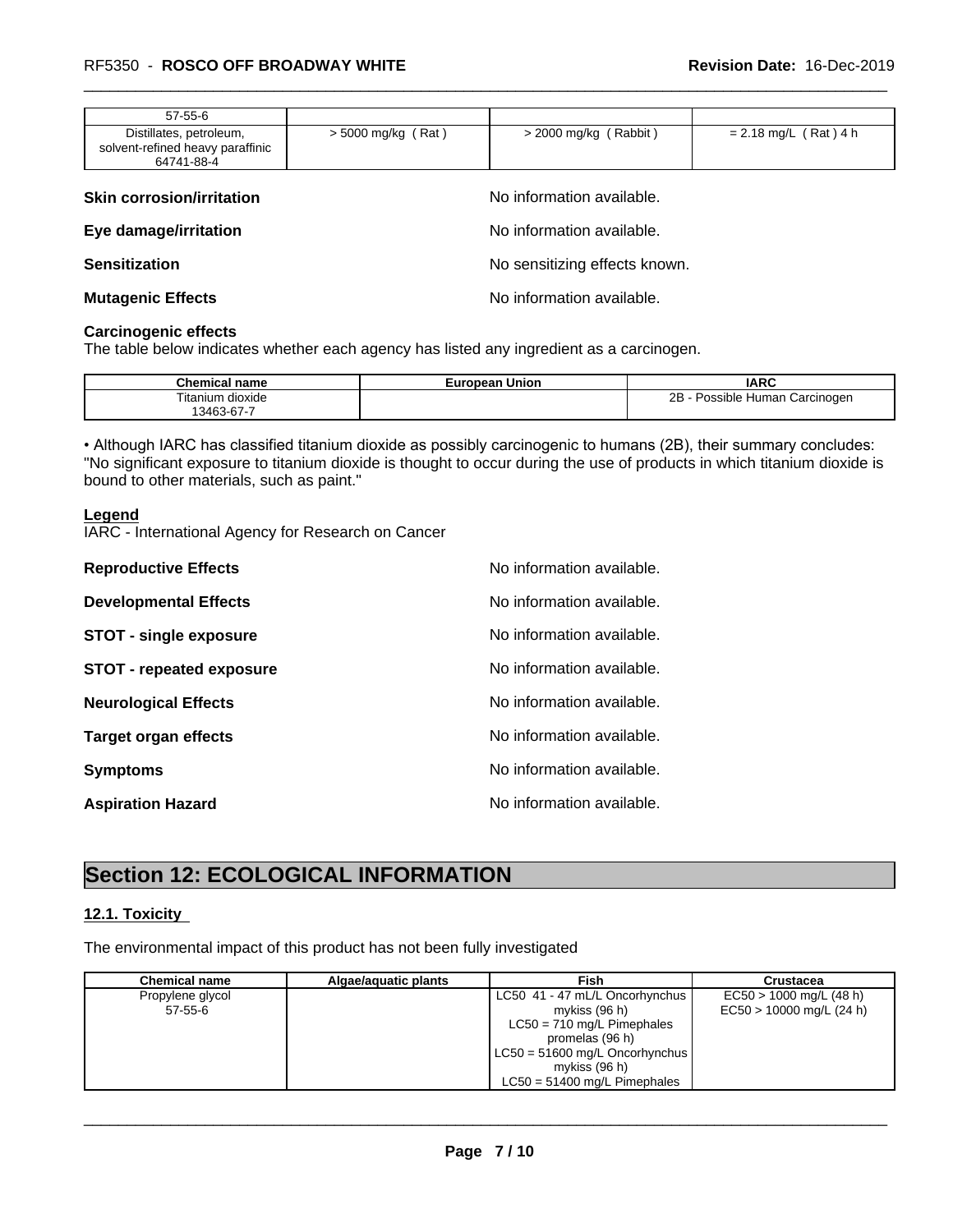|                                                             | promelas (96 h)                                  |                           |
|-------------------------------------------------------------|--------------------------------------------------|---------------------------|
| Distillates, petroleum,<br>solvent-refined heavy paraffinic | $LC50 > 5000$ mg/L Oncorhynchus<br>mykiss (96 h) | $EC50 > 1000$ mg/L (48 h) |
| 64741-88-4                                                  |                                                  |                           |

#### **12.2. Persistence and degradability**

| <b>Persistence / Degradability</b>     | No information available. |
|----------------------------------------|---------------------------|
| 12.3. Bioaccumulative potential        |                           |
| <b>Bioaccumulation</b>                 | No information available. |
| 12.4. Mobility in soil                 |                           |
| <b>Mobility in soil</b>                | No information available. |
| <b>Mobility in Environmental Media</b> | No information available. |

# **12.5. Results of PBT and vPvB assessment**

# **PBT and vPvB assessment** No information available.

| Chemical name                                                          | <b>PBT and vPvB assessment</b>                 |
|------------------------------------------------------------------------|------------------------------------------------|
| Titanium dioxide                                                       | The substance is not PBT / vPvB PBT assessment |
| 13463-67-7                                                             | does not apply                                 |
| Propylene glycol                                                       | The substance is not PBT / vPvB PBT assessment |
| 57-55-6                                                                | does not apply                                 |
| Distillates, petroleum, solvent-refined heavy paraffinic<br>64741-88-4 | The substance is not PBT / vPvB                |

#### **12.6. Other adverse effects**

**Other adverse effects No information available No information available** 

# **Section 13: DISPOSAL CONSIDERATIONS**

#### **13.1. Waste treatment methods**

**Waste from Residues/Unused Products** Dispose of in accordance with the European Directives on waste and hazardous waste.

**Contaminated Packaging <b>EMP** Empty containers should be taken for local recycling, recovery or waste disposal.

**EWC waste disposal No** Noinformation available

**Other Information Other Information Intervellence in the Waste codes should be assigned by the user based on the** application for which the product was used.

# **Section 14: TRANSPORT INFORMATION**

**IMDG** Not regulated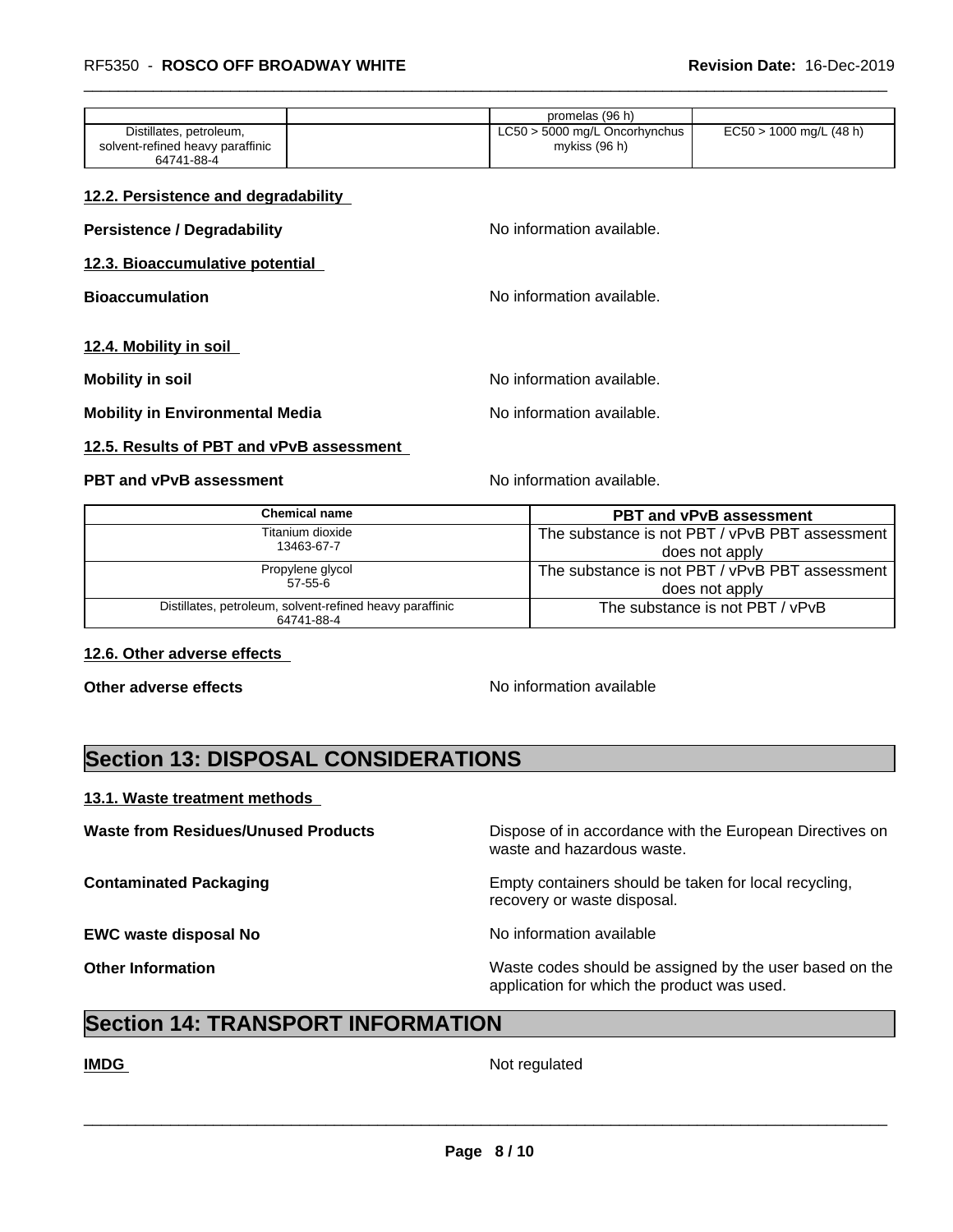| <u>RID</u>  | Not regulated |
|-------------|---------------|
| <b>ADR</b>  | Not regulated |
| <b>ADN</b>  | Not regulated |
| <u>IATA</u> | Not regulated |

# **Section 15: REGULATORY INFORMATION**

### **15.1. Safety, health and environmental regulations/legislation specific for the substance or mixture**

#### **Occupational Illnesses (R-463-3, France)**

| .`hemical<br>l name | D <sub>C</sub><br>∙rench<br>number<br>- רש |
|---------------------|--------------------------------------------|
| Propylene glycol    | D.C                                        |
| 57-55-6             | 84                                         |
| --                  | בטר                                        |

#### **European Union**

Take note of Directive 98/24/EC on the protection of the health and safety of workers from the risks related to chemical agents at work

#### **International Inventories**

| <b>AICS</b>                   | No - Not all of the components are listed. |
|-------------------------------|--------------------------------------------|
| <b>DSL: Canada</b>            | Yes - All components are listed or exempt. |
| <b>EINECS: European Union</b> | No - Not all of the components are listed. |
| <b>ENCS</b>                   | No - Not all of the components are listed. |
| <b>IECSC</b>                  | No - Not all of the components are listed. |
| <b>KECL</b>                   | No - Not all of the components are listed. |
| <b>PICCS</b>                  | No - Not all of the components are listed. |
| <b>TSCA: United States</b>    | Yes - All components are listed or exempt. |

#### **Legend**

 **AICS** - Australian Inventory of Chemical Substances

 **DSL/NDSL** - Canadian Domestic Substances List/Non-Domestic Substances List

 **IECSC** - China Inventory of Existing Chemical Substances

 **EINECS/ELINCS** - European Inventory of Existing Chemical Substances/European List of Notified Chemical Substances

 **ENCS** - Japan Existing and New Chemical Substances

 **KECL** - Korean Existing and Evaluated Chemical Substances

 **PICCS** - Philippines Inventory of Chemicals and Chemical Substances

 **TSCA** - United States Toxic Substances Control Act Section 8(b) Inventory

#### **15.2. Chemical safety assessment**

# **Chemical Safety Report** No information available

 $\overline{\phantom{a}}$  ,  $\overline{\phantom{a}}$  ,  $\overline{\phantom{a}}$  ,  $\overline{\phantom{a}}$  ,  $\overline{\phantom{a}}$  ,  $\overline{\phantom{a}}$  ,  $\overline{\phantom{a}}$  ,  $\overline{\phantom{a}}$  ,  $\overline{\phantom{a}}$  ,  $\overline{\phantom{a}}$  ,  $\overline{\phantom{a}}$  ,  $\overline{\phantom{a}}$  ,  $\overline{\phantom{a}}$  ,  $\overline{\phantom{a}}$  ,  $\overline{\phantom{a}}$  ,  $\overline{\phantom{a}}$ 

# **Section 16: OTHER INFORMATION**

### **Full text of H-Statements referred to under section 3**

H304 - May be fatal if swallowed and enters airways

H361 - Suspected of damaging fertility or the unborn child

H372 - Causes damage to organs through prolonged or repeated exposure